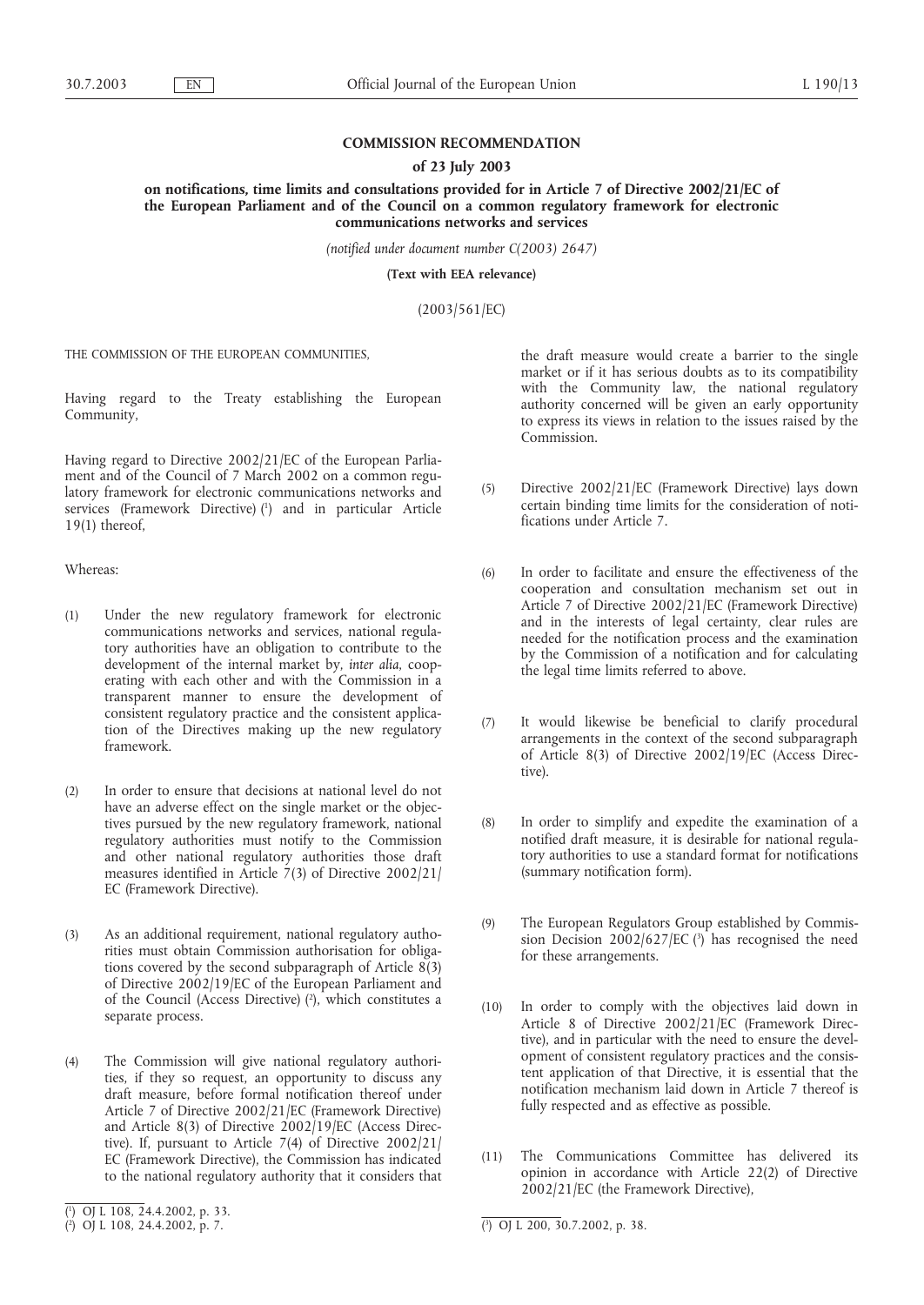HEREBY RECOMMENDS THAT:

- 1. Terms defined in Directive 2002/21/EC (Framework Directive) and the specific directives have the same meaning when used in this Recommendation. In addition:
	- 'recommendation on relevant markets' means Commission Recommendation 2003/311/EC on relevant product and service markets within the electronic communications sector susceptible to *ex ante* regulation in accordance with Directive 2002/21/EC of the European Parliament and of the Council on a common regulatory framework for electronic communications networks and services (1 );
	- 'Notification' means the notification to the Commission by a national regulatory authority of a draft measure pursuant to Article 7(3) of Directive 2002/21/EC  $($ Framework Directive $)$  or a request pursuant to the second subparagraph of Article  $\hat{8}(3)$  of Directive 2002/ 19/EC (Access Directive), accompanied by the summary notification form as provided in this Recommendation (Annex I).
- 2. Notifications should be effected, where possible, by electronic mail with a request for acknowledgement of receipt.

Documents sent by electronic mail will be presumed to have been received by the addressee on the day on which they were sent.

Subject to point 6 below, notifications and supporting documents will be registered in the order in which they have been received.

3. Notifications will become effective on the date on which the Commission registers them ('date of registration'). The date of registration will be the date on which a complete notification is received by the Commission.

Notice will be given on the Commission's website and by electronic means to all national regulatory authorities of the date of registration of the notification, the subject matter of the notification and of any supporting documentation received.

4. Notifications should be in any of the official languages of the Community. The accompanying summary notification form (Annex) may be in a language other than that of the draft measure in order to facilitate the effective consultation of all other national regulatory authorities.

Any comments made or decision adopted by the Commission pursuant to Article 7 of Directive 2002/21/EC (Framework Directive) will be in the language of the notified draft measure, translated where possible into the language used in the summary notification form.

5. Draft measures notified by a national regulatory authority should be accompanied by the documentation necessary for the Commission to carry out its tasks. Draft measures should be sufficiently reasoned.

- 6. Notifications should include each of the following where applicable:
	- (a) the relevant product or service market;
	- (b) the relevant geographic market;
	- (c) the main undertaking(s) active on the relevant market;
	- (d) the results of the analysis of the relevant market, in particular the findings as to the presence or absence of effective competition therein, together with the reasons therefore;
	- (e) where appropriate, the undertaking(s) to be designated as having, individually or jointly with others, significant market power within the meaning of Article 14 of Directive 2002/21/EC (Framework Directive) and the reasoning, evidence and/or any other relevant factual information in support of such designation;
	- (f) the results of prior public consultation carried out by the national regulatory authority;
	- (g) the opinion issued by the national competition authority, where provided;
	- (h) elements to show that at the time of notification to the Commission, appropriate steps have been taken to notify the draft measure to national regulatory authorities in all other Member States;
	- (i) in the case of notification of draft measures which fall within the scope of Articles 5 or 8 of Directive 2002/ 19/EC (Access Directive) or Article 16 of Directive 2002/22/EC of the European Parliament and of the Council (Universal Service Directive)  $(2)$ , the specific regulatory obligation(s) proposed to address the lack of effective competition in the relevant market concerned or, in the case where a relevant market is found to be effectively competitive and such obligations have already been imposed in relation to it, the measures proposed to withdraw those obligations.
- 7. Where a draft measure defines, for the purposes of the market analysis, a relevant market which differs from those in the Recommendation on relevant markets, national regulatory authorities should provide sufficient reasoning as to the criteria relied upon for such a market definition.
- 8. Notifications made in accordance with the second paragraph of Article 8(3) of Directive 2002/19/EC (Access Directive) should also contain adequate reasoning as to why obligations other than those listed in Articles 9 to 13 thereof should be imposed on operators with significant market power.
- 9. Notifications falling within the scope of Article 8(5) of Directive 2002/19/EC (Access Directive) should also contain adequate reasoning as to why the intended measures are required in order to comply with international commitments.

<sup>2</sup> ) OJ L 108, 24.4.2002, p. 51.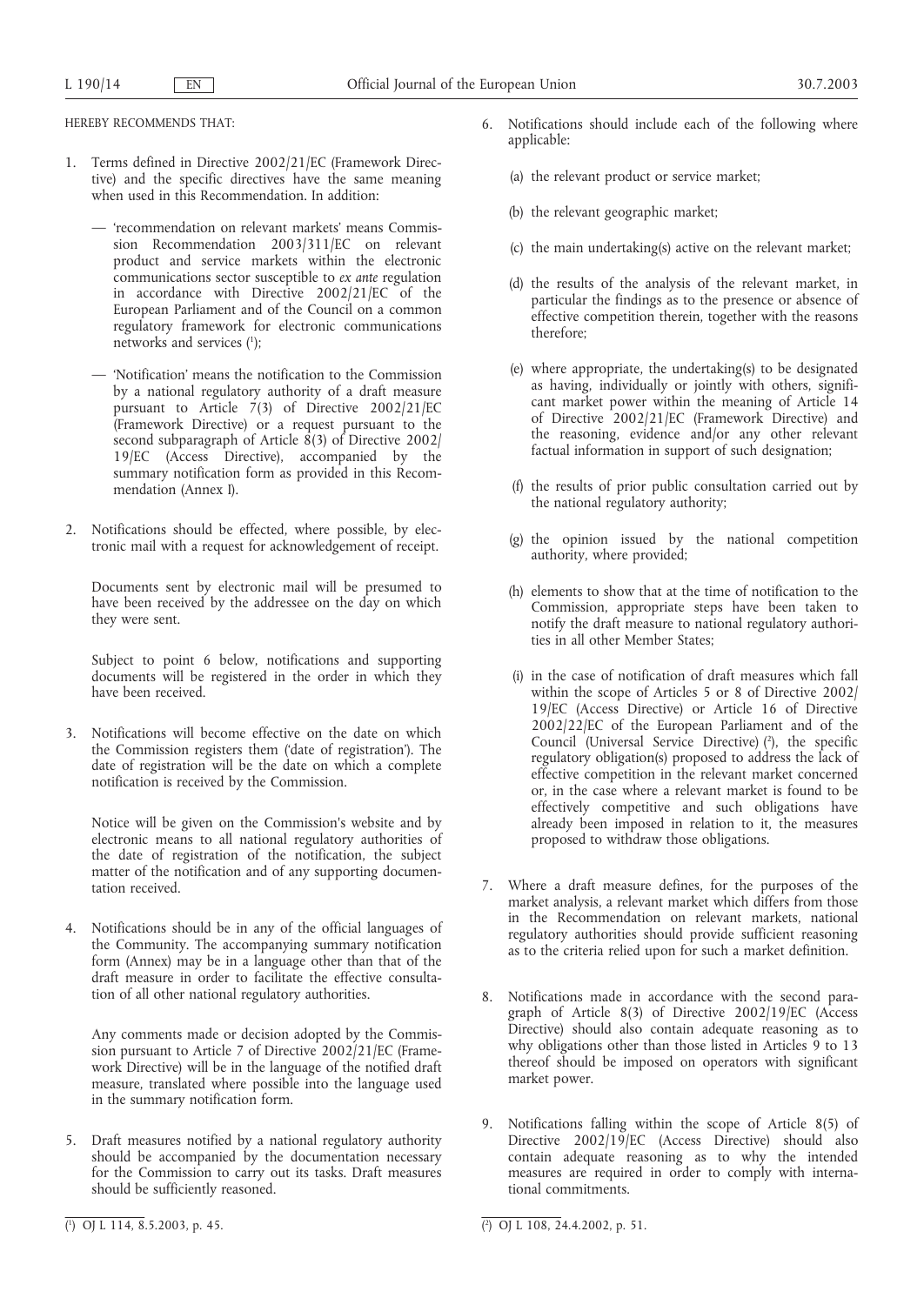- 10. Notifications that include the applicable information within the meaning of point 6 will be presumed complete. Where the information, including documents, contained in the notification is incomplete in a material respect, the Commission will within five working days of receipt inform the national regulatory authority concerned and specify the extent to which it considers the notification to be incomplete. The notification will not be registered for so long as the national regulatory authority concerned has not provided the necessary information. In such cases for the purposes of Article 7 of Directive 2002/21/EC (Framework Directive) the notification will become effective on the date on which the Commission receives the complete information.
- 11. Without prejudice to point 6 above, following registration of a notification, the Commission, in accordance with Article 5(2) of Directive 2002/21/EC (Framework Directive), may seek further information or clarification from the national regulatory authority concerned. National regulatory authorities should endeavour to provide the information requested within three working days, where this is readily available.
- 12. Where the Commission makes comments in accordance with Article 7(3) of Directive 2002/21/EC (Framework Directive), it will notify the national regulatory authority concerned by electronic means and publish such comments on its website.
- 13. Where a national regulatory authority makes comments in accordance with Article 7(3) of Directive 2002/21/EC (Framework Directive), it shall communicate those comments by electronic means to the Commission and the other national regulatory authorities.
- 14. Where the Commission in applying Article 7(4) of Directive 2002/21/EC (Framework Directive) considers that a draft measure would create a barrier to the single market or it has serious doubts as to its compatibility with Community law, and in particular the objectives referred to in Article 8 of Directive 2002/21/EC (Framework Directive); or subsequently
	- (a) withdraws the objections mentioned above, or
	- (b) takes a decision requiring a national regulatory authority to withdraw the draft measure,

it will notify the national regulatory authority concerned by electronic means and post a notice on its website.

15. With regard to notifications made pursuant to the second paragraph of Article 8(3) of Directive 2002/19/EC (Access Directive), the Commission, acting in accordance with Article 14(2) thereof will normally take a decision authorising or preventing the national authority from adopting the proposed draft measure within a period not exceeding three months. The Commission may decide to extend this period for a further two months in view of the difficulties raised.

- 16. A national regulatory authority may at any time decide to withdraw the notified draft measure, in which case the notified measure will be removed from the register. The Commission will publish an appropriate notice to that effect on its website.
- 17. Where a national regulatory authority that has received comments from the Commission or another national regulatory authority made in accordance with Article 7(3) of Directive 2002/21/EC (Framework Directive), adopts the draft measure, on the Commission's request it shall provide information to the Commission and other national regulatory authorities of the manner in which it took the utmost account of the comments made.
- 18. When requested by a national regulatory authority, the Commission will informally discuss a draft measure prior to notification.
- 19. In accordance with Council Regulation (EEC, Euratom) No 1182/71 (1), any period of time referred to in Directive 2002/21/EC (Framework Directive) or in this Recommendation will be calculated as follows:
	- (a) where a period expressed in days, weeks or months is to be calculated from the moment at which an event occurs, the day during which that event occurs shall not be counted as falling within the period in question;
	- (b) a period expressed in weeks or in months shall end with the expiry of whichever day in the last week or month is the same day of the week or falls on the same date as the day during which the event from which the period is to be calculated occurred. If in a period expressed in months the day on which it should expire does not occur in the last month, the period shall end with the expiry of the last day of that month;
	- (c) time periods shall include official holidays, Saturdays and Sundays;
	- (d) working days means all days other than official and/or public holidays, Saturdays and Sundays.

Where the time period would end on a Saturday, Sunday or official holiday, it shall be extended until the end of the first following working day. The list of official holidays as determined by the Commission is published in the *Official Journal of the European Union* before the beginning of each year.

- 20. The Commission, together with the national regulatory authorities, will evaluate the necessity of reviewing these rules, in principle no earlier than 25 July 2004.
- 21. This Recommendation is addressed to the Member States.

Done at Brussels, 23 July 2003.

*For the Commission* Erkki LIIKANEN *Member of the Commission*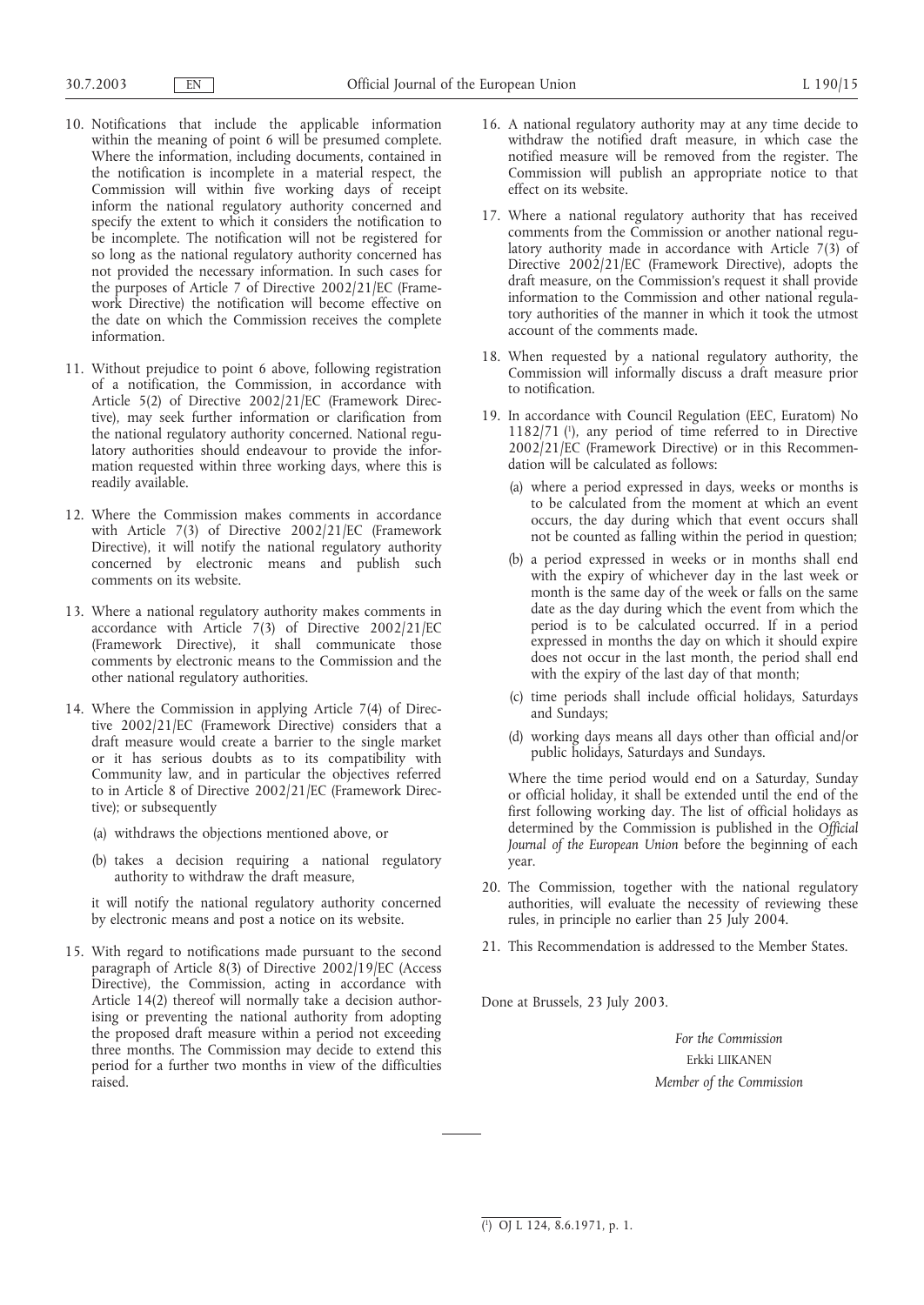### *ANNEX*

### **FORM RELATING TO NOTIFICATIONS OF DRAFT MEASURES PURSUANT TO ARTICLE 7 OF DIRECTIVE 2002/21/EC (FRAMEWORK DIRECTIVE)**

### **('Summary Notification Form')**

#### **Introduction**

This form specifies the summary information to be provided by national regulatory authorities to the Commission when notifying draft measures in accordance with Article 7 of Directive 2002/21/EC (Framework Directive).

The Commission intends to discuss with national regulatory authorities issues related to the implementation of Article 7, especially during pre-notification meetings. Accordingly, national regulatory authorities are encouraged to consult the Commission on any aspect of this form and in particular on which kind of information they are requested to supply or conversely the possibility to dispense with the obligation to provide certain information in relation to the market analysis carried out by national regulatory authorities pursuant to Articles 15 and 16 of Directive 2002/21/EC (Framework Directive).

#### **Correct and complete information**

All information submitted by national regulatory authorities should be correct and complete and reproduced in a summarised manner in the form prescribed below. The form does not intend to replace the notified draft measure but should enable the Commission and the national regulatory authorities of other Member States to verify that the notified draft measure does indeed contain, by reference to the information contained in the form, all information which is necessary in order for the Commission to carry out its tasks under Article 7 of Directive 2002/21/EC (Framework Directive) within the time period prescribed therein.

The information required by this form should be set out in the sections and paragraph numbers of the form with crossreferences to the body of the draft measure where this information is to be found.

#### **Language**

The form should be completed in one of the official languages of the European Community and may be different from the language used in the notified draft measure. Any opinion issued or decision taken by the Commission in accordance with Article 7 of Directive 2002/21/EC (Framework Directive) will be in the language of the notified draft measure, translated where possible into the language used in the summary notification form.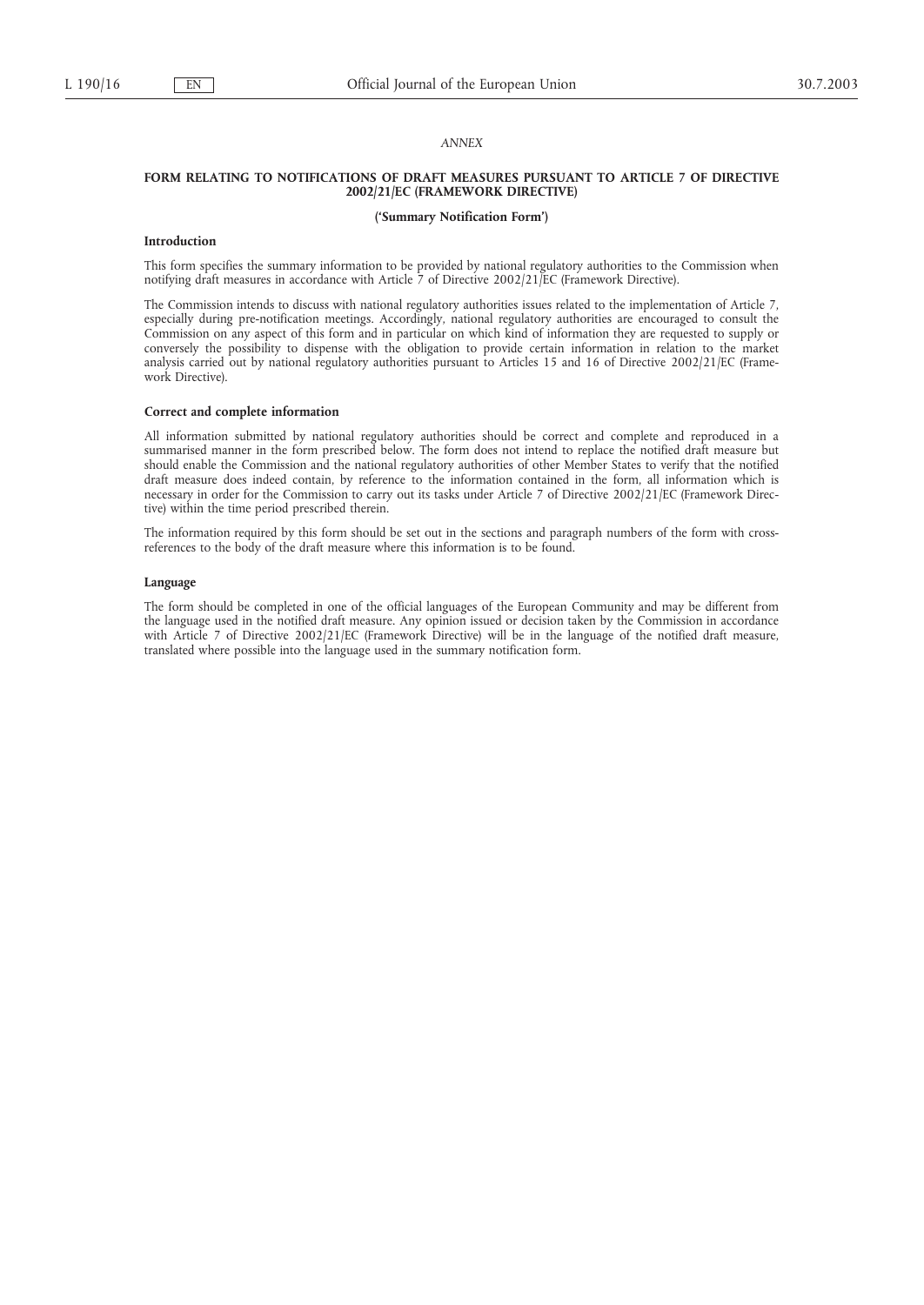## **SUMMARY NOTIFICATION FORM**

## SECTION 1

### **Market definition**

Please state where applicable:

- 1.1. the affected relevant product/service market. Is this market mentioned in the recommendation on relevant markets?
- 1.2. the affected relevant geographic market;
- 1.3. a brief summary of the opinion of the national competition authority where provided;
- 1.4. a brief overview of the results of the public consultation to date on the proposed market definition (for example, how many comments were received, which respondents agreed with the proposed market definition, which respondents disagreed with it);
- 1.5. where the defined relevant market is different from those listed in the recommendation on relevant markets, a summary of the main reasons which justified the proposed market definition by reference to Section 2 of the Commission's Guidelines on the definition of the relevant market and the assessment of significant market power (1 ), and the three main criteria mentioned in recitals 9 to 16 of the recommendation on relevant markets and Section 3.2 of the accompanying Explanatory Memorandum.

#### SECTION<sub>2</sub>

### **Designation of undertakings with significant market power**

Please state where applicable:

2.1. the name(s) of the undertaking(s) designated as having individually or jointly significant market power.

Where applicable, the name(s) of the undertaking(s) which is (are) considered to no longer have significant market power;

- 2.2. the criteria relied upon for deciding to designate or not an undertaking as having individually or jointly with others significant market power;
- 2.3. the name of the main undertakings (competitors) present/active in the relevant market;
- 2.4. the market shares of the undertakings mentioned above and the basis of their calculation (e.g., turnover, number of subscribers).

Please provide a brief summary of:

- 2.5. the opinion of the national competition authority, where provided;
- 2.6. the results of the public consultation to date on the proposed designation(s) as undertaking(s) having significant market power (e.g., total number of comments received, numbers agreeing/disagreeing).

## SECTION 3

#### **Regulatory obligations**

Please state where applicable:

- 3.1. the legal basis for the obligations to be imposed, maintained, amended or withdrawn (Articles 9 to 13 of Directive 2002/19/EC (Access Directive));
- 3.2. the reasons for which the imposition, maintenance or amendment of obligations on undertakings is considered proportional and justified in the light of the objectives laid down in Article 8 of Directive 2002/21/EC (Framework Directive). Alternatively, indicate the paragraphs, sections or pages of the draft measure where such information is to be found;
- 3.3. if the remedies proposed are other than those set out in Articles 9 to 13 of Directive 2002/19/EC (Access Directive), please indicate which are the 'exceptional circumstances' within the meaning of Article 8(3) thereof which justify the imposition of such remedies. Alternatively, indicate the paragraphs, sections or pages of the draft measure where such information is to be found.

<sup>(</sup> 1 ) Commission guidelines on market analysis and the assessment of significant market power under the Community regulatory framework for electronic communications and services, OJ C 165, 11.7.2002, p. 6.